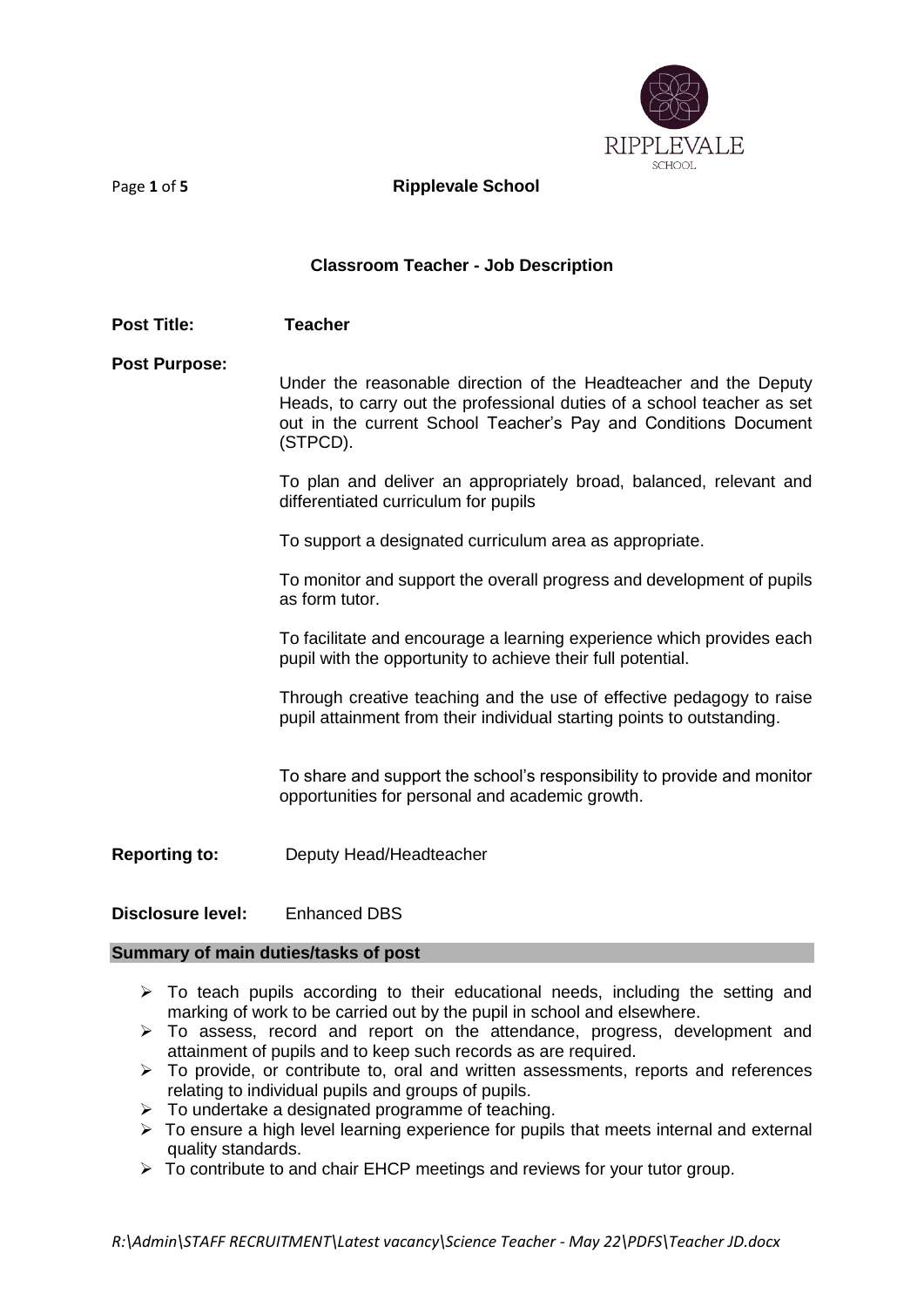

# Page **2** of **5 Ripplevale School**

- $\triangleright$  To prepare and update subject materials.
- ➢ To use a variety of delivery methods that will stimulate learning appropriate to pupil needs and demands of the syllabus.
- ➢ To maintain discipline in accordance with the school's procedures, and to encourage good practice with regard to punctuality, behaviour, standards of work and homework.
- ➢ To undertake assessment of pupils as requested by external examination bodies and school procedures.
- ➢ To mark grade and give written/verbal diagnostic feedback as required.

#### **Operational/Strategic Planning**

- $\triangleright$  To assist in the development of appropriate syllabuses, resources, schemes of work, marking policies and teaching strategies in the relevant curriculum area.
- $\triangleright$  To contribute to the curriculum area and subject development plan and its implementation.
- ➢ To plan and prepare courses and lessons.
- ➢ To contribute to the whole school's planning activities.

#### **Curriculum Provision**

- $\triangleright$  To assist the Headteacher and the Deputy Heads to ensure that the curriculum area provides a range of teaching that compliments the school's strategic objectives.
- $\triangleright$  To create a curriculum that is aspirational and inspires learning.

#### **Curriculum Development**

- $\triangleright$  To assist in the process of curriculum development to ensure that it reflects current initiatives and legislation.
- $\triangleright$  To regularly assess the relevance of the curriculum to ensure that it meets the needs of all pupils, the examining and awarding bodies in line with the School Improvement Plan.

#### **Staffing**

- $\triangleright$  To take part in the school's staff development programme by participating in arrangements for further training and professional development.
- $\triangleright$  To continue personal development in the relevant areas including subject knowledge and teaching methods.
- ➢ To ensure the effective/efficient deployment of classroom support.
- ➢ To work as a member of a designated team and to contribute positively to effective working relations within the school.

## **Quality Assurance**

- $\triangleright$  To help to implement school quality procedures and to adhere to those.
- $\triangleright$  To contribute to the process of monitoring and evaluation of the curriculum area in line with agreed school procedures, including evaluation against quality standards and performance criteria.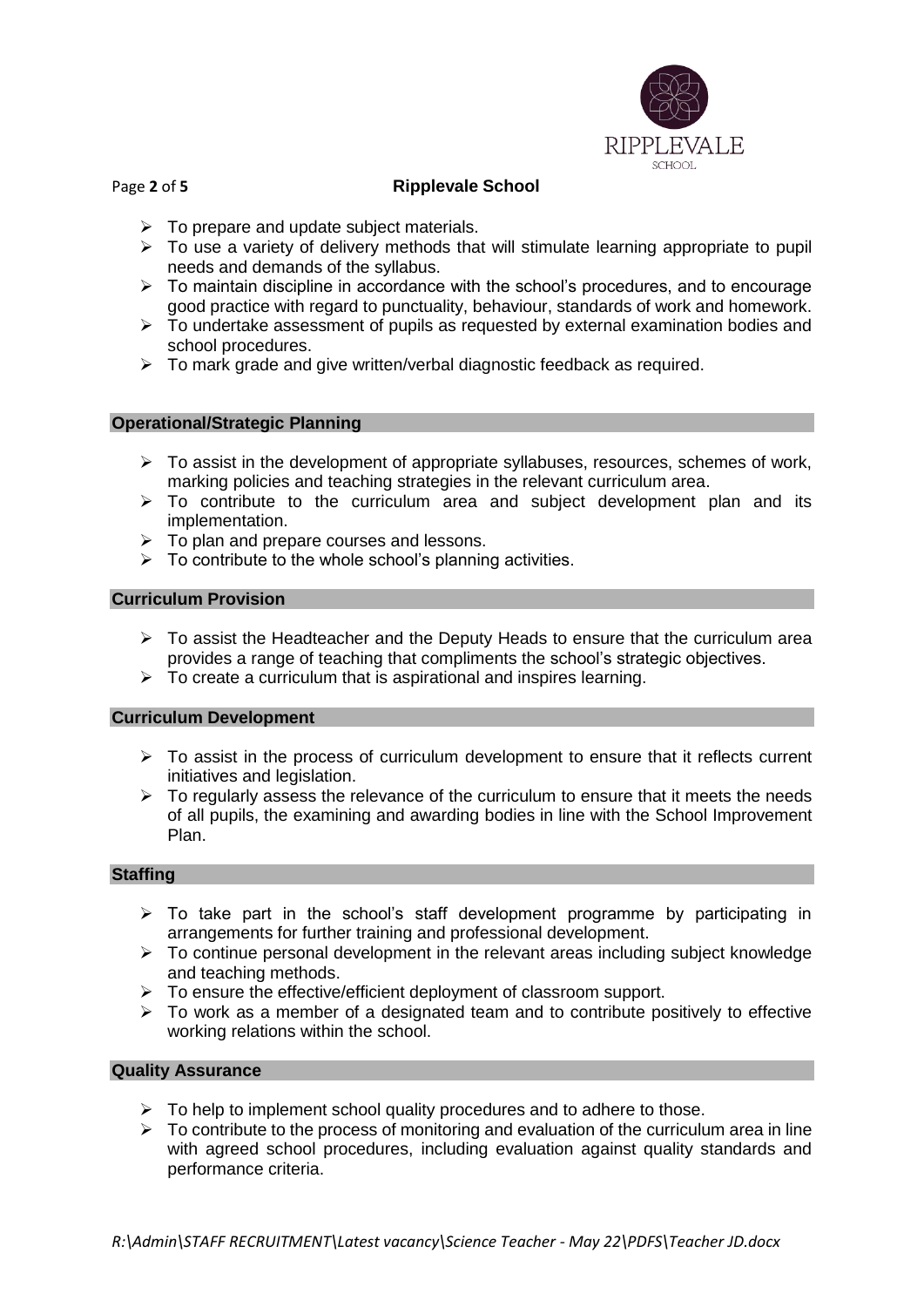

# Page **3** of **5 Ripplevale School**

- ➢ To seek/implement modification and improvement where required.
- $\triangleright$  To review from time to time methods of teaching and programmes of work.
- $\triangleright$  To take part, as may be required, in the review, development and management of activities relating to the curriculum, organisation and pastoral functions of the school.

## **Management Information**

- ➢ To maintain appropriate records and to provide relevant accurate and up to date information for MIS, registers etc.
- $\triangleright$  To complete the relevant documentation to assist in the tracking of pupils.
- ➢ To track student progress and use assessment to inform teaching and learning.

## **Communications and Liaison**

- $\triangleright$  To communicate effectively with the parents/carers of pupils as appropriate.
- $\triangleright$  Where appropriate, to communicate and co-operate with persons or bodies outside the school.
- ➢ To follow agreed policies for communications in the school.
- ➢ To take part in liaison activities such as reviews, parents' evenings and open day etc.
- $\triangleright$  To contribute to the development of effective subject links with external agencies.
- $\triangleright$  To work as part of a multi-disciplinary team.

#### **Management of Resources**

- $\triangleright$  To contribute to the process of ordering and allocation of equipment and materials.
- ➢ To assist Deputy Head(s) to identify resource needs and to contribute to the efficient/effective use of physical resources.
- ➢ To co-operate with other staff to ensure a sharing and effective usage of resources to the benefit of the school, department and the pupils.

#### **Pastoral System**

- $\triangleright$  Where assigned to be a form tutor for a group of pupils.
- $\triangleright$  To promote the general progress and well-being of individual pupils and the tutor group as a whole.
- ➢ To liaise with the Parent Support Advisor to ensure the implementation of the school's Pastoral and House System.
- $\triangleright$  To register pupils, accompany them to assemblies, encourage their full attendance at all lessons and their participation in other aspects of school life.
- $\triangleright$  To evaluate and monitor the progress of pupils and keep up to date pupil records as may be required.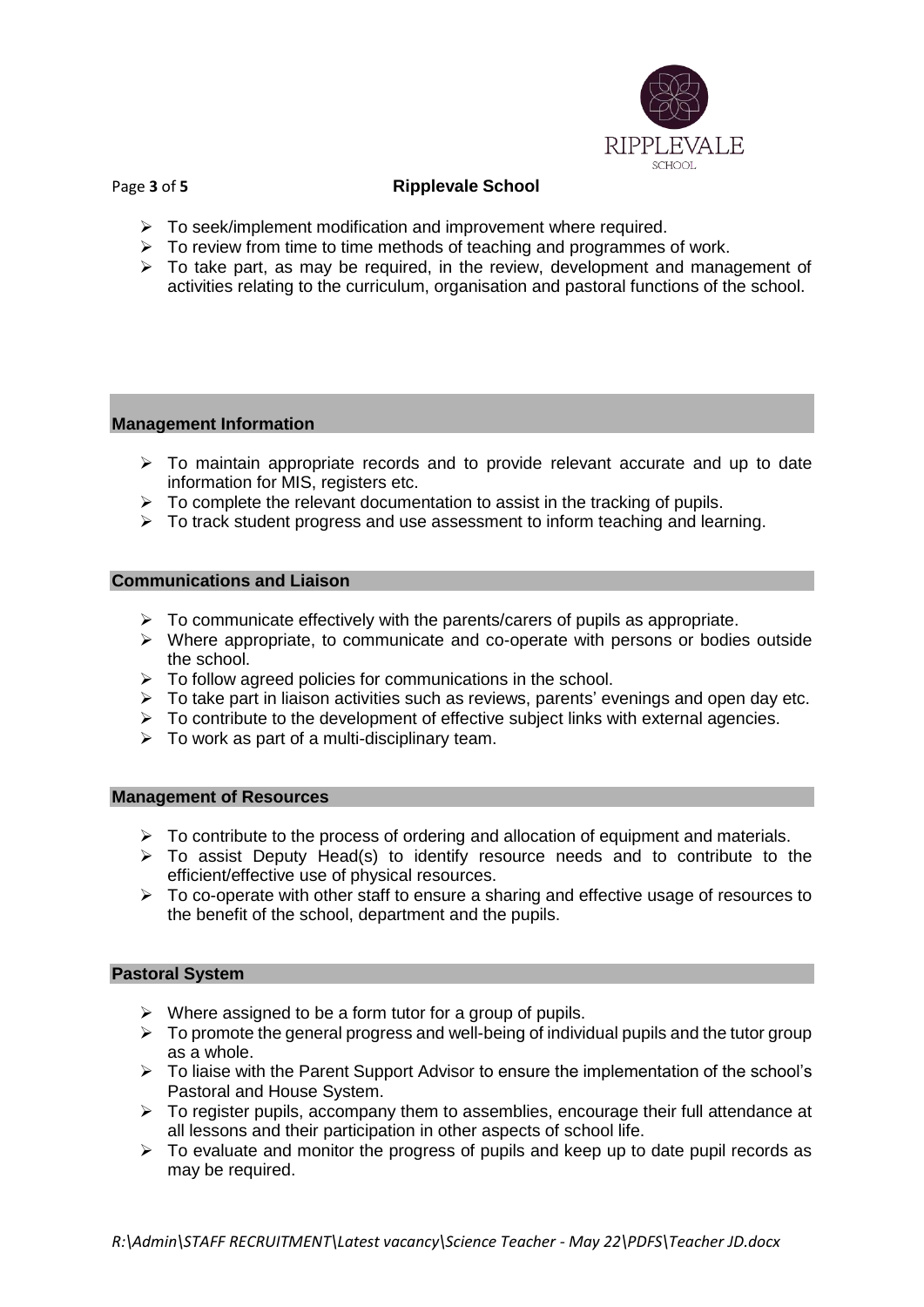

# Page **4** of **5 Ripplevale School**

- $\triangleright$  To contribute to the preparation of action plans and progress files and other reports.
- $\triangleright$  To alert the appropriate staff to problems experienced by pupils and to make recommendations as to how these may be resolved.
- $\triangleright$  To communicate as appropriate, with the parents of pupils and with persons and bodies outside the school concerned with the welfare of individual pupils, after consultation with the appropriate staff.
- ➢ To contribute to PSHE and SMSC according to school policy.
- ➢ To apply the behaviour management systems so that effective learning can take place.

## **School Ethos**

- $\triangleright$  To play a full part in the life of the school community, to support its distinctive mission and ethos and to encourage staff and pupils to follow this example.
- $\triangleright$  To support the school in meeting its legal requirements for worship.
- $\triangleright$  To promote actively the school's corporate policies.
- ➢ To comply with the school's Health and Safety Policy and undertake risk assessments as appropriate.

## **General Duties**

- $\triangleright$  To undertake the professional duties of a teacher as outlined in the school Teachers Pay and Conditions Document.
- ➢ To work in accordance with the school's agreed policies and procedures as contained in the school handbook.
- $\triangleright$  To ensure that all activities are carried out in accordance with Equal Opportunities legislation and the school's Equal Opportunities Policy.
- ➢ To undertake your personal Health and Safety responsibilities within the HASAWA 1974.
- $\triangleright$  To undertake any other duties reasonably assigned to you commensurate with the level of the post.

#### **Safeguarding \Child Protection**

- $\geq$  To make vourself aware of all policies and ensure that you abide by Ripplevale School's Child Protection & Safeguarding Policies; these contain the names and points of contact for all relevant agencies.
- ➢ To participate in all Child Protection\Safeguarding training required by the school.
- ➢ To immediately report any incidents of a child protection/safeguarding nature to the school's Designated Safeguarding Lead (DSL) or the Deputy DSL.
- ➢ Failure by a member of staff to report actual or suspected physical, sexual or emotional abuse or neglect of a pupil is a disciplinary offence.
- $\triangleright$  To undertake training and work within the quidelines of the Prevent Duty.
- $\triangleright$  To adhere to the Online Safety Policy and to educate and maintain pupils online safety.

## **The above outlines the main duties and responsibilities of the post but may not identify each individual task to be undertaken.**

#### **Signatures:**